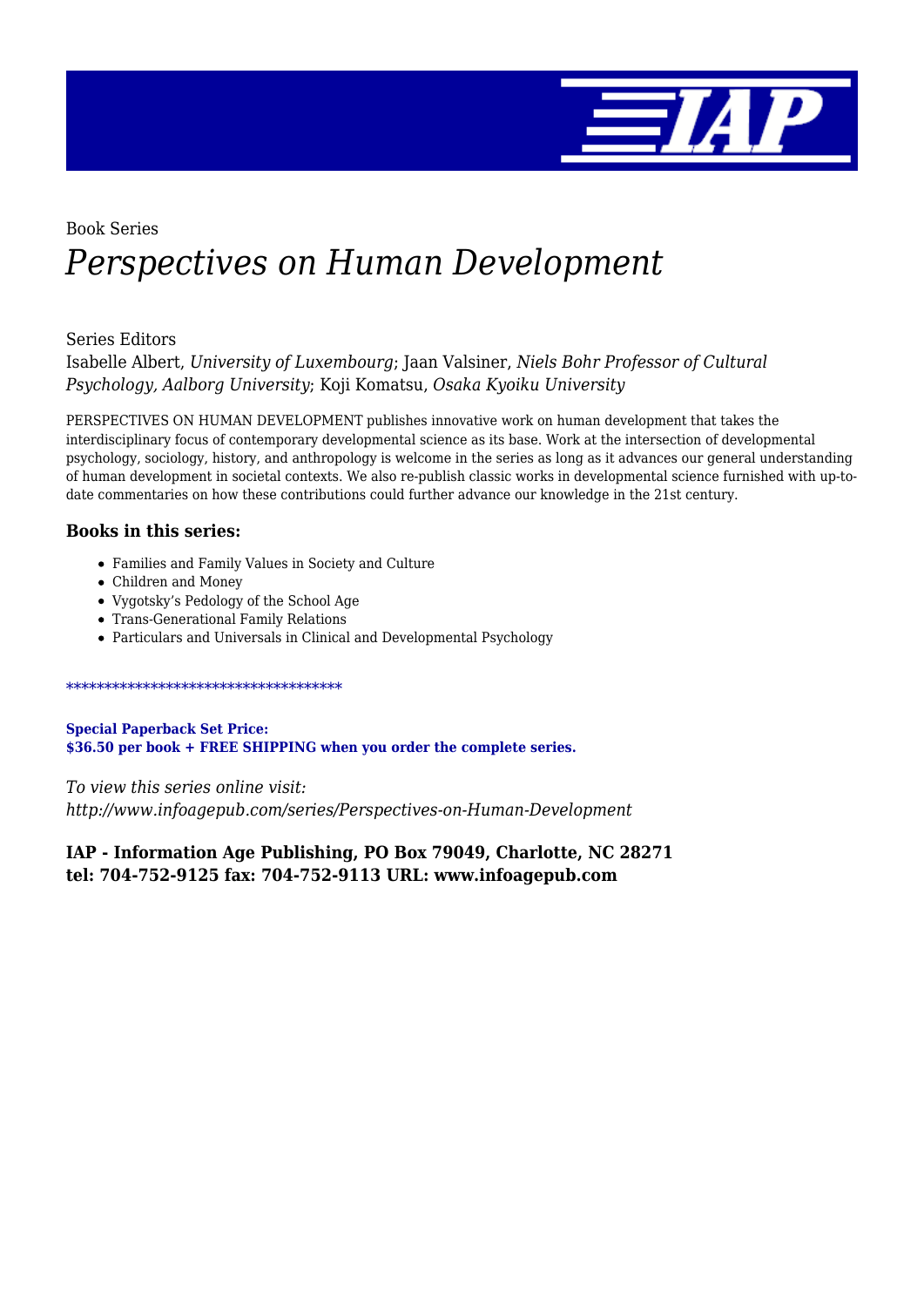

## Families and Family Values in Society and Culture

Isabelle Albert, University of Luxembourg; Mirza Emirhafizovic, University of Sarajevo; Carmit-Noa Shpigelman, University of Haifa; Ursula Trummer, Center for Health and Migration

2021. Paperback 978-1-64802-433-7 \$45.99. Hardcover 978-1-64802-434-4 \$85.99. eBook 978-1-64802-435-1 \$65.

This book which has been created in the framework of the EU-funded COST Action INTERFASOL brings together researchers from 22 INTERFASOL countries, who frame intergenerational family solidarity in the specific historical, cultural, social and economic context of their own country. Integrating different perspectives from social and political sciences, economics, communication, health and psychology, the book offers country-specific knowledge and new insights into family relations, family values and family policies across Europe.

#### **Praise for Families and Family Values in Society and Culture:**

*"This comprehensive study of families in Europe reveals the strength and variation in family solidarity and values. By drawing together detailed descriptions of continuity and change, Families and Family Values in Society and Culture provides a fascinating account of the social and cultural contexts that shape European family life. The case studies of families in different European countries compare demographic and welfare regimes to consider the challenges facing generations in Europe and responses to these. The book is an invaluable resource for researchers studying family life and inter-generational solidarity."*

#### **Clare Holdsworth**

Professor of Social Geography Keele University

*"This book is based on the testimony of experts, each of them proposing analyses which are specific to their own society. It provides an opportunity for the reader to take a new look at the evolution of intergenerational solidarity in 22 countries, whose wealth, welfare systems, and demographic situations, as well as recent events (wars, migratory movements, …) offer specific challenges. It adopts the perspective of the insider to shed light not only on culture and values in each country, but also on conflicts between tradition and modernity, and between subcultures in the same society. The book thus allows better understanding of changes in intergenerational and gender relations, and the variety of solutions implemented or suggested to promote more satisfactory expressions of intergenerational solidarity for the next decade. Families and Family Values in Society and Culture provides an invaluable contribution for cross-cultural and social sciences researchers interested in understanding how different forms of solidarity arise from family and social dynamics."* Anne Marie Fontaine Professor of Psychology

University of Porto

**CONTENTS:** Series Editors' Preface. Introduction to the Volume: Intergenerational Family Solidarity Across Europe, *Isabelle Albert, Mirza Emirhafizovic, Carmit-Noa Shpigelman, and Ursula Trummer.* Intergenerational Family Solidarity in Austria: Scientific Evidence Seems Scarce, and Migration a Decisive Dimension, *Ursula Trummer, Sonja Novak-Zezula, and Lena Fuchs-Bouvier.* Families and Family Values in Belgium: Country Report, *Catherine Coppée and Willy Lahaye.* Intergenerational Family Solidarity in Bosnia and Herzegovina, *Sanela Šadić and Mirza Emirhafizović.* Intergenerational Family Solidarity: The Case of Croatia, *Ljiljana Kaliterna Lipovčan, Andreja Brajša-Žganec, and Ivana Hanzec Marković.* Country Report—Denmark: Intergenerational Families in Denmark, *Anne Leonora Blaakilde and Anu Siren.* Intergenerational Relations in a Rapidly Changing Social Context: The Case of Estonia, *Luule Sakkeus and Kairi Kasearu.* Finnish Family, *Helena Helve.* Families, Family Values, and Intergenerational Relations in France Today, *Marie-Thérèse Letablier and Claudine Attias-Donfut.* Families and Family Values in German Society and German Culture, *Katja Knauthe, Martina Brandt, and Andreas Hoff.* Family Change and Family Values in Greece, *Laura Alipranti-Maratou (in cooperation with Vasiliki Gountsidou).* Families and Family Values in Society and Culture: Country Report of Hungary, *Márton Medgyesi and Annamária Orbán.* Intergenerational Relations Among Israeli Families, *Carmit-Noa Shpigelman and Cheryl Zlotnick.* Country Report: Intergenerational Family Solidarity and Key Life Domains in Italy, *Donatella Bramanti, Matteo Moscatelli, and Camillo Regalia.* Intergenerational Family Solidarity in Lithuania: Context and Patterns, *Aušra Maslauskaitė and Margarita Gedvilaitė-Kordušienė.* Family in a Multicultural Context: Country Report for Luxembourg, *Isabelle Albert, and Andreas Heinz.* Demography, Society, and Active Ageing: A Maltese Perspective, *George (Gino) Pavia.* Intergenerational Family Relationships in Norway, *Katharina Herlofson, Tale Hellevik, and Svein Olav Daatland.* Families and Family Values in Poland, *Laura Dryjanska.* Intergenerational Family Solidarity: A Brief Overview of Research in Portugal, *Marisa Matias, Irene Monteiro, and Susana Coimbra.* Intergenerational Solidarity in Slovenia: Key Issues, *Valentina Hlebec, Tatjana Rakar, Vesna Dolničar, Andraž Petrovčič, and Maša Filipovič Hrast.* Families and Family Values in Society and Culture: Spain, *Esther Martínez Pastor and Miguel Ángel Nicolás Ojeda.* Demography, Society, and Culture: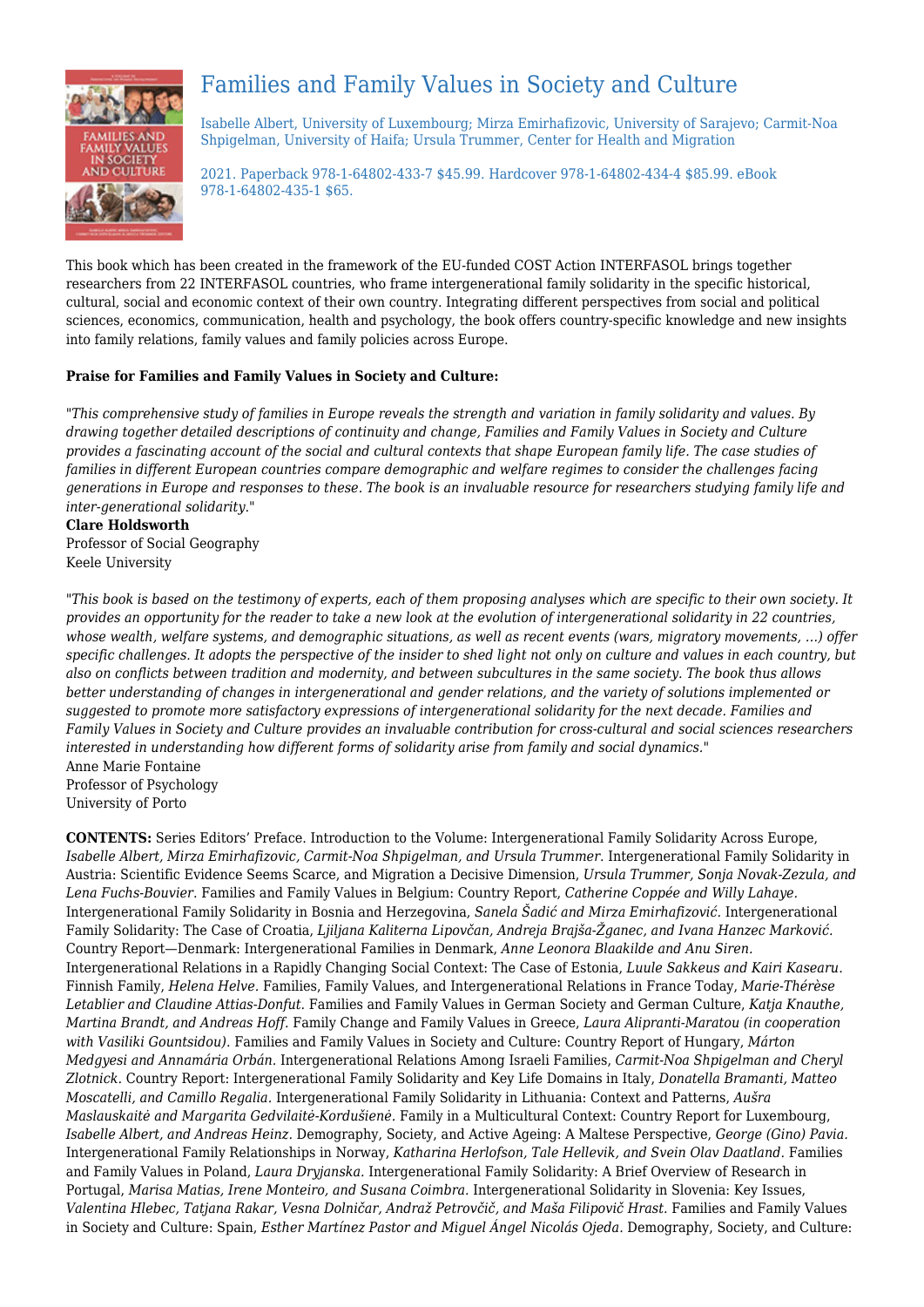The Profile of Turkey, *Hatice Çelebi and Nafiye Çiğdem Aktekin.* About the Authors.



## Children and Money Cultural Developmental Psychology of Pocket Money

Takahashi Noboru, Osaka Kyoiku University; Yamamoto Toshiya, Developmental Research Support **Center** 

2020. Paperback 978-1-64113-954-0 \$45.99. Hardcover 978-1-64113-955-7 \$85.99. eBook 978-1-64113-956-4 \$65.

In the "Pocket Money Project," researchers from four countries, Japan, Korea, China, and Vietnam collaborated and studied how children in those four countries were involved with money, combining various research methods and approaches. What our project tries to present throughout this book is that money is not only just a tool of exchange in the context of the market economy; but, it also serves as a tool to mediate human relationships in individual cultures; and the tool is used and mediated by norms. The structure of the norms differs among cultures, and the same action has different meanings; thus, when the structure of norms in a culture is identified, the meaning of an action in the culture becomes clear.

The research practice of "the Cultural Psychology of Differences" does not aim to create inventories of static differences. When a researcher, who is also a member of a specific culture, witnesses common behavior (cultural practices) among the others belonging to a different culture, the researcher is surprised, and, at the same time, reflects on his or her own common behavior (cultural practices); by doing so, mutual understanding and empathy are deepened, and this is exactly what "the Cultural Psychology of Differences" aims to do. Culture of the others appears dynamically, swaying ourselves; theorizing such a process is the task of our "Cultural Psychology of Differences".

We believe this practice of understanding different cultures will provide a practical prescription for mutual understanding through tensions and surprise not only for psychology but also for members of the countries that historically and constantly have had strained relationships. "Cultural Psychology of Differences" is the ideal that cultural psychology to study the relationships between mind and culture should be pursued in the future.

**CONTENTS:** Why Do We Compare Cultures? What Does Money Mean to Children? *Takahashi Noboru.* Children Living in Consumer Society, *Pian Chengnan.* Children's Meanings of Growing up and the Structures of Parent-Child Relationships, *Takeo Kazuko.* Structure of Peer Relationships Mediated by Money, *Oh Sun Ah.* Korean Children's Lifeworld Revolving Around Money, *Choi Soonja and Kim Soonja.* Chinese Children in Urban Cities and Their Financial Intelligence, *Zhou Nianli.* Children and Pocket Money in Vietnam, *Phan Thi Mai Huong and Nguyen Thi Hoa.* Money for Children in Japan: From an Ecological Perspective of Child Development, *Takahashi Noboru.* Ambivalence of Parent-Child Relationships Found in Beliefs Underlying Pocket Money, *Pian Chengnan.* Birth of Trajectory Equifinality Approach (TEA) and the Pocket Money Project: Effort to Theorize the Flow of Time, *Sato Tatsuya.* When Difference Appears, and How to Overcome the Difference, *Oh Sun Ah.* "The Pocket Money Project" and "the Cultural Psychology of Differences", *Yamamoto Toshiya.* Supplementary Chapter: Outline of the Project, Summary of the Results, and a Support Runner's Suggestions for a New Dialogue, *Watanabe Tadaharu.* Appendix: Tables.



## Vygotsky's Pedology of the School Age

René van der Veer, Emeritus Professor of Education

2020. Paperback 978-1-64802-042-1 \$45.99. Hardcover 978-1-64802-043-8 \$85.99. eBook 978-1-64802-044-5 \$65.

This is an edited (introduced and annotated) book by the Russian psychologist Lev Vygotsky who belongs to the most wellknown social scientists of the previous century and whose body of writings still serves as a source of inspiration for present-day researchers in psychology, education, linguistics, and so on. The book had not been translated into any language and was virtually unknown to the scientific community, because it is extremely hard to find a copy of the original. The book will cause excitement among those familiar with Vygotsky's writings, because it deals with an aspect of his life and work that is little known, notably his involvement with child studies or, as it is also known, pedology (paidology,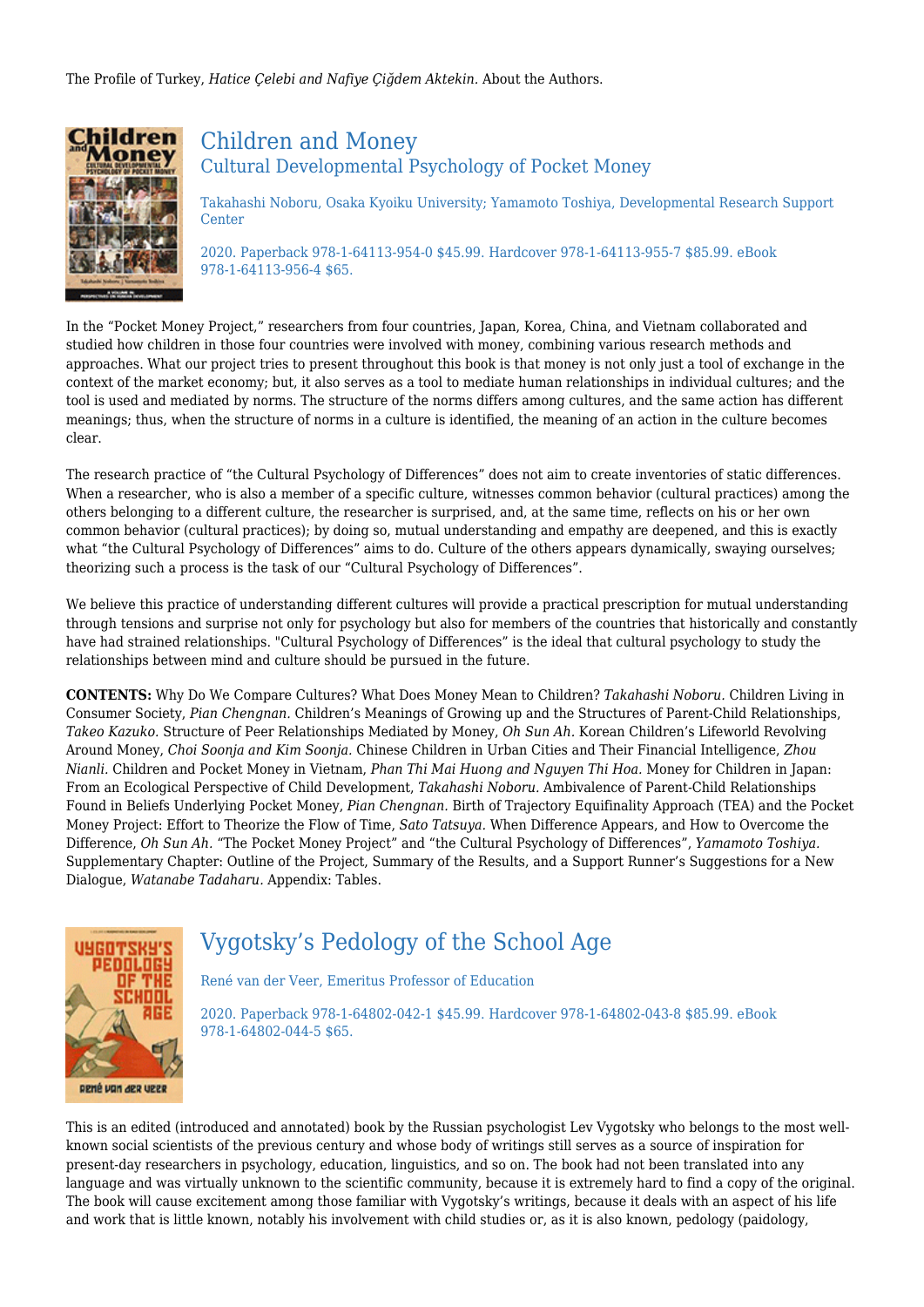paedology). Child studies was a new discipline launched by the American G. Stanley Hall which aimed to offer a comprehensive study of the child including psychological, educational, medical, and social aspects. The discipline enjoyed a brief popularity in the US and Europe until WW 1 and continued its existence in the USSR until 1936 when it was forbidden. The book gives a unique insight into Russian and Soviet pedology and will be interesting to anyone interested in developmental and general psychology, education, and the social history of these disciplines. As the book requires virtually no previous knowledge it can be read with profit by both undergraduate and graduate students and professors. An additional asset for those specifically interested in Vygotsky's theorizing is that it shows a whole new light on the socialhistorical and political background of his ideas. The book is introduced by an essay that explains the historical embeddedness of Vygotsky's ideas and the footnotes and list of brief biographies of key figures make it particularly easy to understand the book's content and context.

**CONTENTS:** Foreword. Series Editors' Preface: Lev Vygotsky as a Developmental Scientist: Pedology Rediscovered. Editor's Introductory Essay: Vygotsky the Pedologist. CHAPTER 1: Child Development. CHAPTER 2: Pedology. CHAPTER 3: Stages. CHAPTER 4: Memory. CHAPTER 5: Thinking and Speech. CHAPTER 6: Emotions and Imagination. CHAPTER 7: Didactics. CHAPTER 8: School Types. Short Biographies. References. Name Index.



## Trans-Generational Family Relations Investigating Ambivalences

Isabelle Albert, University of Luxembourg; Emily Abbey, Ramapo College of New Jersey; Jaan Valsiner, Niels Bohr Professor of Cultural Psychology, Aalborg University

2018. Paperback 978-1-64113-082-0 \$45.99. Hardcover 978-1-64113-083-7 \$85.99. eBook 978-1-64113-084-4 \$65.

The present volume deals with the experience of ambivalence in family relations - a well-known phenomenon that has inspired more and more research and theorizing in the last years but that is however sometimes difficult to capture.

Bringing together junior and senior researchers from different parts of the world, ideas on theory and research are elaborated following qualitative and quantitative approaches. This book thus contributes to theory-building as well as outlining research results and helping to develop measurement in interpersonal and intergenerational relations.

**CONTENTS:** Series Editor's Foreword. General Introduction: Looking at Relations Across Generations: Ambivalence in Context. **PART I: CONCEPTUAL ISSUES: AMBIVALENCE AND ITS STUDY.** Tensegrity as Existential Condition: The Inherent Ambivalence of Development, *Luca Tateo.* The Research Act: Creating Knowledge From the Not (Yet) Known, *Eugenia Gouvedari.* **PART II: LIFESPAN AND TRANSGENERATIONAL FOCUS.** Multilevel Approach to Ambivalence in Family Sphere: Changing Structures, Roles, and Relationships, *Kairi Kasearu, Kadri Raid, and Dagmar Kutsar.* Ambivalence in the Family Transmission of Values: Asumming Similarity and Recognizing Differences, *Daniela Barni and Silvia Donato.* Anticipatory Recognition: Creating a Cycle of Flexible Meanings in Intergenerational Relations, *Elsa de Mattos.* Adolescents' and Emerging Adults' Experience of Ambivalence Toward Parents During the Process of Individuation: Being Caught Between Autonomy and Relatedness? *Isabelle Albert and Dieter Ferring.* Dynamic Relations Between Perceived Parental Responsiveness, Experiences of Ambivalence, and Self-Esteeem Development in Adolescence, *Annekatrin Steinhoff and Marlis Buchmann.* Emotional Ambivalence in Adult Children of Care-Dependent Older Parents: Heuristic Impulses From Cognitive-Motivational Emotion Theories, *Thomas Boll.* **PART III: EXPERIENCING AMBIVALENCE: FOCUS ON PHENOMENA.** Ambivalence When Family Values Change: Development of New Values in the Perspective of Sociocultural Global "Advancement", *Maliina Lyberth.* Transgenerational Ambivalence in the Time to Come: How Meanings Regulate Being Pregnant and Facing Miscarriage, *Vívian Volkmer Pontes and Lívia Mathias Simão.* Saudade: A Unique Feeling Within the Lusitanian Soul, *Stephanie Barros Coimbra and Gaby Marinho Ribeiro.* Desired Ambiguities and Dealing With Ambivalences in the Context of Social Work, *Mogens Jensen.* Your Duty Toward My Right: Ambivalent Traps of Rights and Duties, *Kevin R. Carriere.* **PART IV: MEASURING AMBIVALENCE.** Attachment Ambivalence: The Concept, Psychological Importance, and Measurement Issues, *Katarzyna Lubiewska.* **PART V: GENERAL CONCLUSIONS.** Transcending Ambivalence: Overcoming the Ambiguity of Theory and Practices, *Jaan Valsiner, Isabelle Albert, and Emily Abbey.*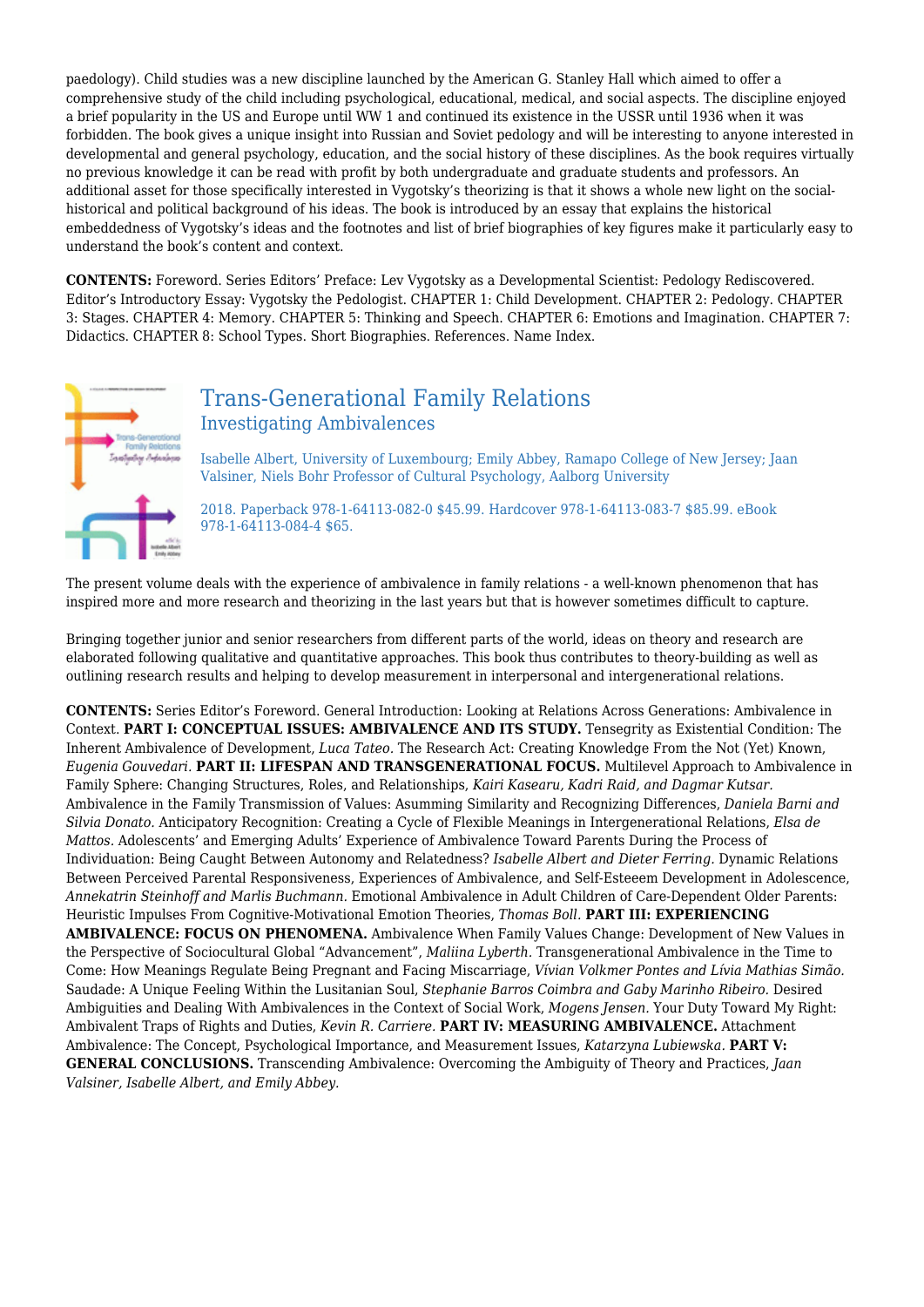

## Particulars and Universals in Clinical and Developmental Psychology Critical Reflections - A book honoring Roger Bibace

Meike Watzlawik, Sigmund Freud Privat Universität; Alina Kriebel, Universität Osnabrück; Jaan Valsiner, Niels Bohr Professor of Cultural Psychology, Aalborg University

2015. Paperback 9781681233598 \$45.99. Hardcover 9781681233604 \$85.99. eBook 9781681233611 \$65.

What sparks a psychologist's interest in a certain phenomenon? Is it a symptom, a syndrome, a treatment, the usual, the exceptional, the group, the individual? An epistemologist, for example, focuses on the group and delivers group results. The clinician has to focus on the patient, although the patient may be perceived as one of a group (e.g., all patients with the same disease). The patient usually focuses on the clinician, but can take other opinions into account; especially, when the clinician is not considered to be the only authority. These dynamics – observable in therapy as well as in research – are critically reflected in this book, not only highlighting differences, but also commonalities individuals share: They all filter information and concentrate on certain aspects according to their socialization. They all have different expectations and can, yet, all deal with the same objective. Communication and building relationships seem to be vital – this book aims to support this quest by moving from the universal to the particular.

**CONTENTS:** Preface: Subjectivity and Knowledge Construction: Particular Perspectives and Universal Principles. **SECTION I: THE THEORIST: BUILDING ON KNOWLEDGE AND EXPERIENCE(S).** Relating to Dr. Werner: Past and Present, *Roger Bibace.* The Big Difference: The Explanatory Power of the Undifferentiated and Differentiated, *Sven Hroar Klempe.* World Hypotheses and Their Impact on Everyday Life, *James D. Laird.* **SECTION II: THE PRACTITIONER: PSYCHOANALYTIC DEFENSES AND CONCEPTIONS OF ILLNESS.** Children's Conceptions of Illness, *Roger Bibace and Mary E. Walsh.* Korean Understanding of the "Maum" (Mind): Cultural Differences in Explaining the Causes of Illness, *AeJa Jung.* One of Many Stories About Freud: My Story as a Freudian Clinician, *Roger Bibace.* An Interpersonal Theory of Psychological Defense Mechanisms, *Philip J. Rosenbaum.* **SECTION III: THE PHILOSOPHER: WHAT IS THE RIGHT THING TO DO?** Ethical and Legal Issues in Family Practice, *Roger Bibace, Ronald J. Comer, Carolyn E. Cotsonas, and Cambridge Health Alliance.* Universal Principles? What is the Right Thing to Do and Why? The Influence of Culturally Imprinted Moral Values on Medical Students' and Physicians' Decision-Making, *Alina Kriebel and Saskia Celina Stöckigt.* Individualistic and Organizational Analyses of Informed Consent, *Roger Bibace.* Therapeutic Misconceptions: When the Voices of Caring and Research Are Misconstrued as the Voice of Curing, *Michael Bamberg and Nancy Budwig.* **SECTION IV: THE PARTNER IN RESEARCH: A CLOSER LOOK AT THE RESEARCHER–PARTICIPANT RELATIONSHIP.** An Introduction to Partnership in Research: Changing the Researcher–Participant Relationship, *Roger Bibace, Steven Dine Young, Leslie Rupert Herrenkohl, and Angela Wiley.* How Interests and Values Evolve (Sometimes Unpredictably): A Developmental Teleology of Research Encounters, *Nikita A. Kharlamov, Aleksandra Kaszowska, and Roger Bibace.* Collaborative and Comprehensive Research in Bahia, Brazil: Reframing Researcher–Participant Relationships, *Ana Cecília de Sousa Bastos.* Researcher–Participant Relationships in Different Settings: Theoretical and Methodological Issues Within the Framework of Semiotic-Cultural Constructivism, *Lívia Mathias Simão, Danilo Silva Guimarães, Djalma Francisco Costa Lisboa de Freitas, Suara Bastos, and Hernán Sánchez Rios.* **SECTION V: THE FRIEND AND MENTOR: MEETING ROGER BIBACE AND THE AUTHORS.** Not a Mind Reader, *Jaan Valsiner.* Encounters With Impact. About the Contributors.